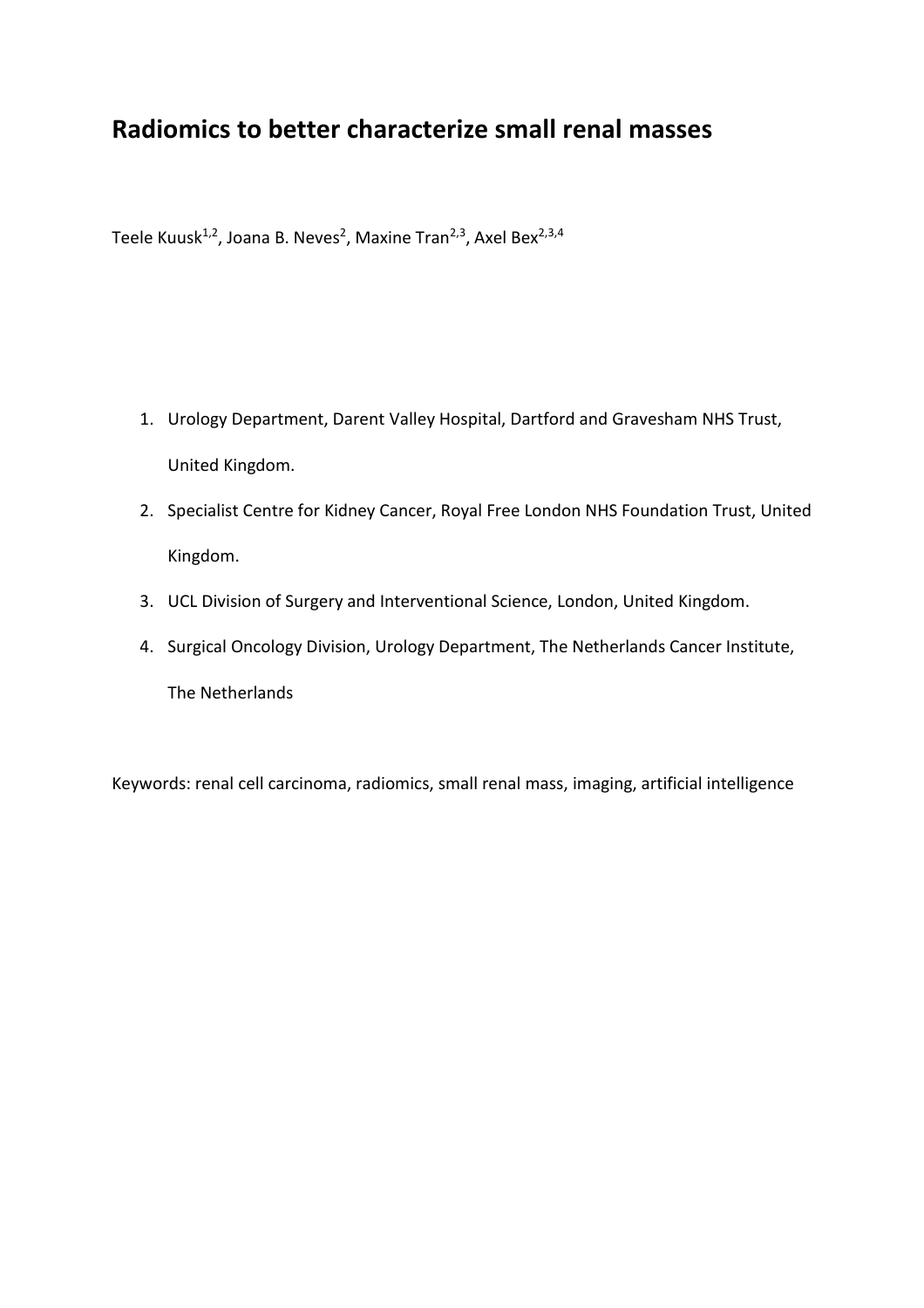## **Abstract**

**Purpose:** Radiomics is a specific field of medical research that uses programmable recognition tools to extract objective information from standard images to combine with clinical data, with the aim of improving diagnostic, prognostic and predictive accuracy beyond standard visual interpretation. We performed a narrative review of radiomic applications that may support improved characterization of small renal masses (SRM). The main focus of the review was to identify and discuss methods which may accurately differentiate benign from malignant renal masses, specifically between renal cell carcinoma (RCC) subtypes and from angiomyolipoma without visible fat (fat-poor AML) and oncocytoma. Further, prediction of grade, sarcomatoid features and gene-mutations would be of importance in terms of potential clinical utility in prognostic stratification and selecting personalised patient management strategies.

**Methods:** A detailed search of original articles was performed using the PubMed-MEDLINE database until 20 September 2020 to identify English literature relevant to radiomics applications in renal tumour assessment. In total, 42 articles were included in the analysis in 3 main categories related to SRM: prediction of benign versus malignant SRM, subtypes and nuclear grade and other features of aggressiveness.

**Conclusion:** Overall, studies reported the superiority of radiomics over expert radiological assessment but were mainly of retrospective design and therefore of low quality evidence. However, it is clear that radiomics is an attractive modality that has the potential to improve the non-invasive diagnostic accuracy of SRM imaging and prediction of its natural behaviour.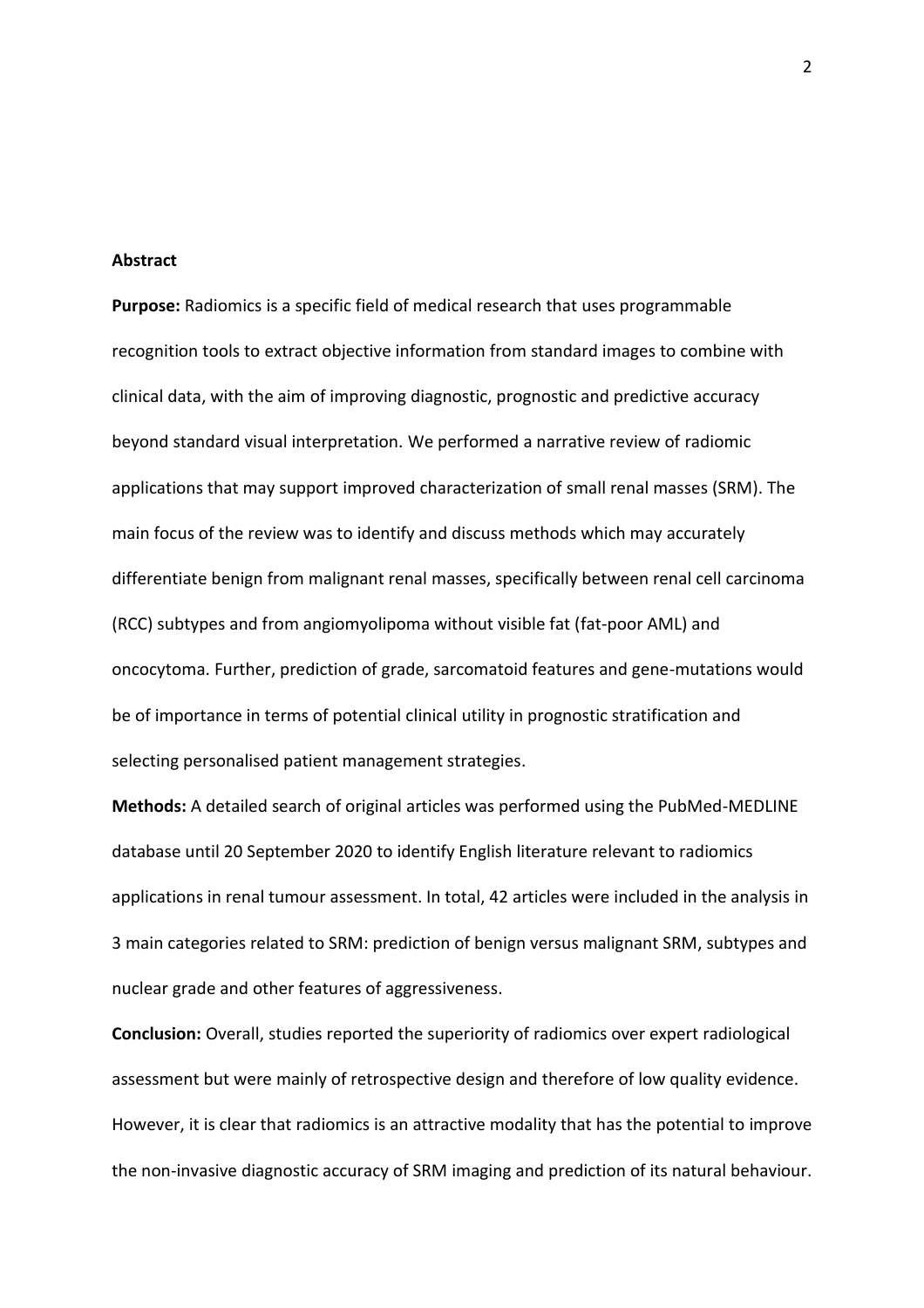Further prospective validation studies of radiomics are needed to augment management algorithms of SRM.

## **Introduction**

Due to an abundance of quantitative features such as histogram (first-order statistics), texture (gray-level distribution or second-order statistics) and shape present in contemporary cross-sectional imaging of tumours, extracted high-throughput data from Computed Tomography (CT) or Magnetic Resonance Imaging (MRI) scans are used to develop novel radiomic markers for diagnostic, therapeutic and prognostic benefit. Radiomics in renal tumours is an emerging field, and its utility is currently investigated for the characterization of renal masses, distinction of renal cell carcinoma (RCC) subtypes, monitoring response to targeted therapeutic agents and prognosis in the metastatic setting [1,2].

Radiomics is also of special interest to better characterize small renal masses (SRM, defined as renal tumours  $\leq 4$  cm diameter), the patient population that is increasing the most. Currently conventional cross-sectional imaging is unable to reliably distinguish between benign and malignant renal tumours despite improvements in qualitative and quantitative imaging techniques [3,4]. As a consequence, a retrospective study of 18000 patients undergoing partial nephrectomy in the community setting revealed that more than 30% of all surgically removed SRM were consistently found to be benign when diagnosis was based on CT alone [5]. Presently, only renal mass biopsy (RMB) has the ability to accurately establish a diagnosis and prevent overtreatment but there are barriers to the uptake of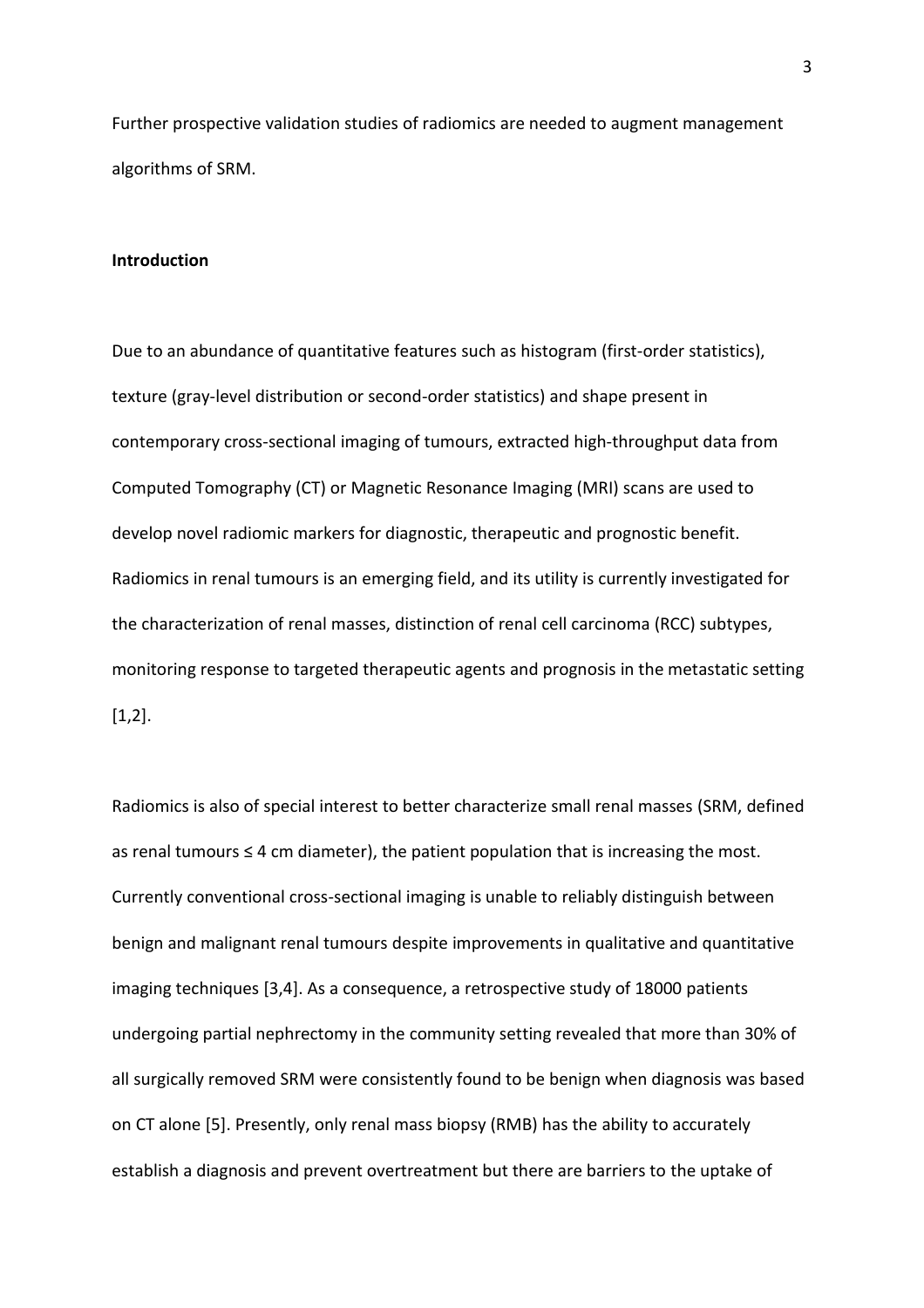RMB in the urological community, stemming from fear of needle-tract seeding and pathological upstaging as well as diagnostic uncertainties regarding oncocytic tumours [6,7,3,8,9]. Nevertheless, avoiding surgery on benign renal lesions as well as tumours of low malignant potential is of paramount importance. A nationwide analysis of renal surgeries over a 4 year period revealed that 3.7% of resected renal masses were oncocytomas (n=1202) [10]. Of those, only 2.9% had a preoperative RMB, 43.5% were SRM and almost half of the patients were 70 years and older suggesting that the majority could have avoided treatment. Altogether, 243 patients (20.2%) had in-hospital complications of whom 48 had Clavien-Dindo classification grade ≥III (4% of the total cohort), including three deaths. In addition, strategies of active surveillance (AS) are gaining acceptance, especially in the elderly and comorbid patient population and for tumours of low-malignant potential [11- 13]. It has recently been shown that growth rate of SRM on AS are subtype and germline *BAP-1* alteration dependent [14,15]. Imaging strategies that could reliably identify benign from malignant renal tumours and predict progression based on aggressive histological or genomic features would enhance an individualised approach to the management of SRM. We reviewed the current available evidence of radiomics and radiogenomics in the context of SRM characterisation.

# **Methods**

#### **Evidence acquisition**

We performed a detailed search of original articles using the PubMed-MEDLINE database until 20 September 2020 to identify English literature relevant to radiomic applications in renal tumor assessment. We used the search terms 'radiomics', 'artificial intelligence (AI)', 'renal cancer', 'renal cell carcinoma (RCC)', 'kidney cancer', 'renal masses', 'small renal

4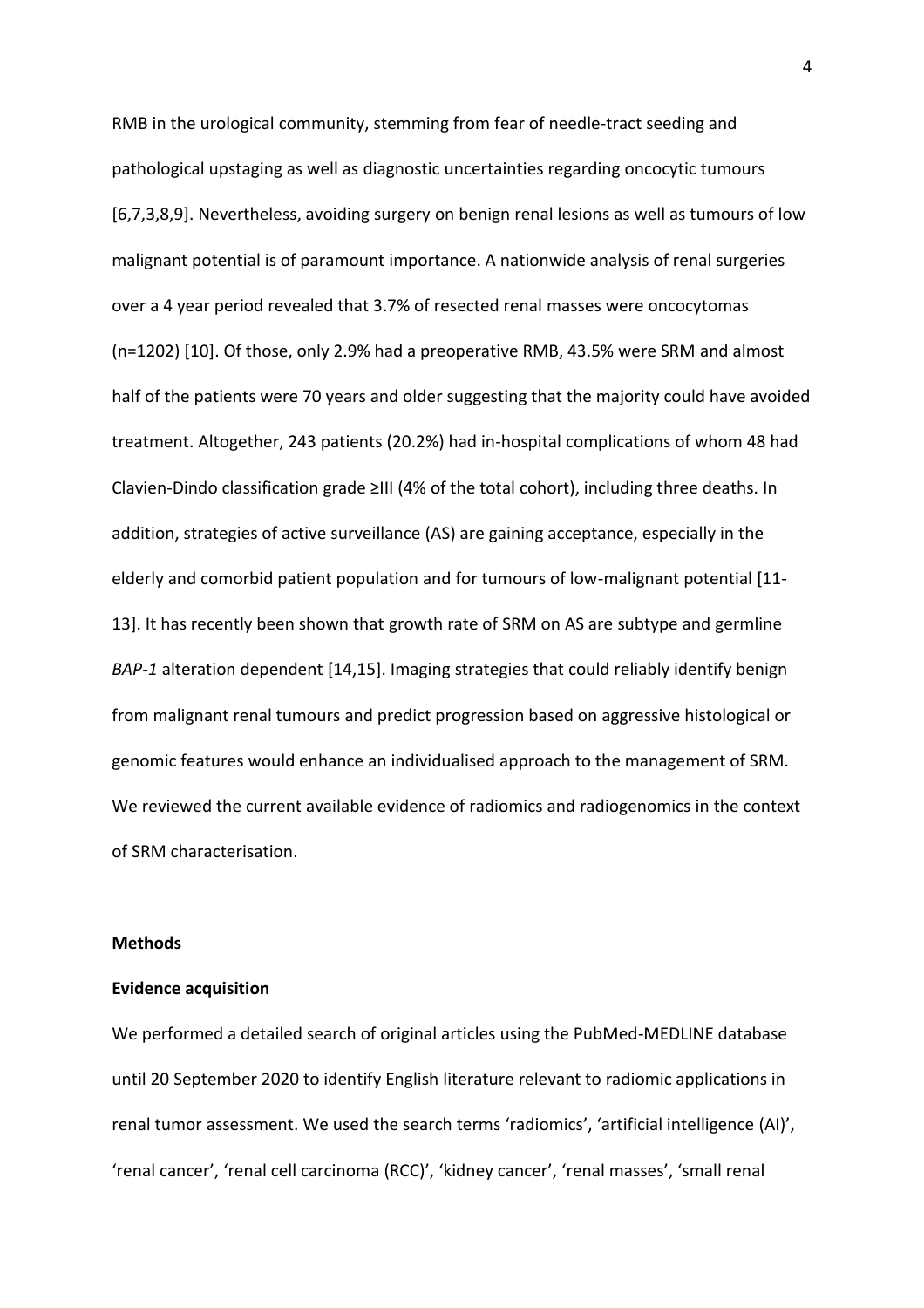masses (SRM)' and 'machine learning (ML)'. In total, 42 articles were included in the narrative review and divided into 3 main categories related to SRM: 1. prediction of benign versus malignant SRM, 2. RCC subtype prediction and 3. prediction of likelihood of progression by nuclear grade, other features of aggressiveness and gene profiles (radiogenomics).

#### **Evidence Synthesis**

#### **Differentiation of benign and malignant renal tumours**

One of the largest retrospective studies involving CT images of 735 patients (539 malignant and 196 benign masses) segmented primary tumours by calculating 33 shape and 760 texture metrics per tumour [16]. Shape features alone achieved an AUC ranging 0.64-0.68 across multiple classifiers, compared with 0.67-0.75 and 0.68-0.75 achieved by texture-only and combined models, respectively. A smaller retrospective study of 79 patients with 84 solid renal masses (63 malignant and 21 benign) extracting 271 texture features from unenhanced and contrast-enhanced CT images demonstrated an AUC of 0.915 for the differentiation between malignant and benign tumours [17] and similar results were described by others [18,19]. One machine-learning study specifically addressed the differentiation in cT1 lesions having analysed a total of 94 lesions (76 malignant; 18 benign). The AUC in this small non-validated study reached 0.83 to distinguish malignant from benign tumours with machine-learning [20].

A recent retrospective study of a cohort of 254 RCC (190 clear cell (ccRCC), 38 chromophobe RCCs [chRCC], and 26 papillary RCCs [pRCC]) also included benign lesions such as 26 fat-poor AML, and 10 oncocytomas with preoperative CT examinations [21]. Subsequently, performance values of four expert-level radiologists and the radiomics models were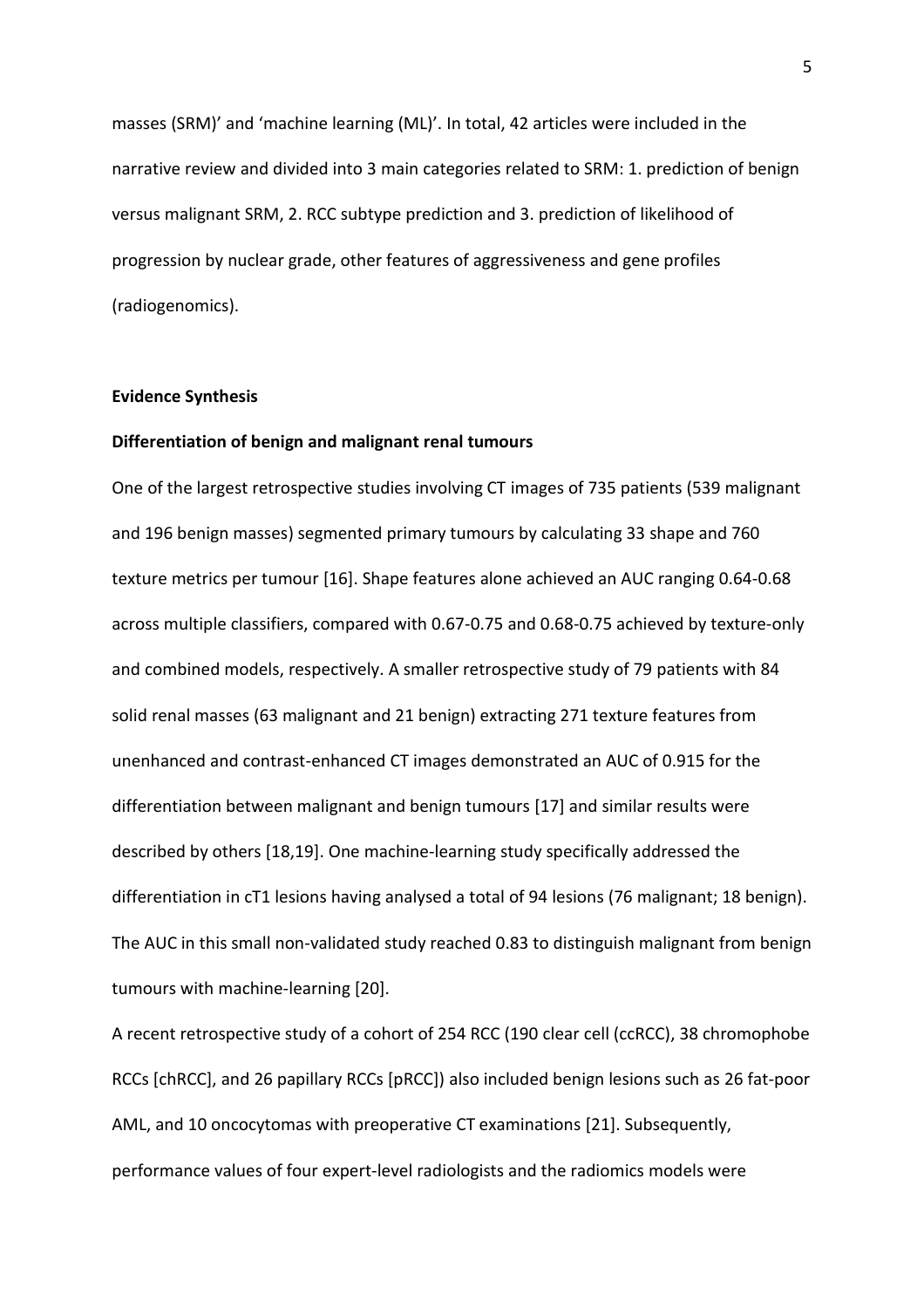compared. Machine-Learning outperformed the radiologists with a sensitivity of 90.0%, 86.3%, and 73.4% and a specificity of 89.1%, 83.3%, and 91.7%, for distinguishing ccRCC from chRCC, subtypes chRCC and cc RCC from the benign AML and oncocytomas and subtypes chRCC and pRCC from AML and oncocytomas, respectively [21].

The largest series using MRI based radiomics included 1162 renal lesions (655 malignant and 507 benign), and compared model performance with expert interpretation and the most optimized radiomics model [22]. Compared with an average of all experts, the best model had higher test accuracy (0.70 vs. 0.60, *P* = 0.053), sensitivity (0.92 vs. 0.80, *P* = 0.017), and specificity (0.41 vs. 0.35, *P* = 0.450).

## **Differentiation of fat-poor angiomyolipoma (AML) from RCC**

Fat-poor AMLs are often indistinguishable from RCC on contrast enhanced cross sectional imaging. Several studies assessed the discriminative accuracy of different machine learningbased classification models on the differentiation of small (≤4cm) fat-poor renal AML and renal cell carcinoma (RCC). In a retrospective analysis of 118 biopsy proven RCC and 45 AML the target region of interest (ROI) was delineated, followed by data extraction of the largest lesion area on each phase of the four-phase CT images [23]. Data were fed into 224 classification models with multiple classifiers resulting in 3360 discriminative models to be analysed for top-ranked features. The highest discriminative models achieved an AUC of 0.90 to distinguish between fat-poor AML and RCC were based on the unenhanced CT phase, alone or in association with images obtained at the nephrographic phase. Features related to shape and to histogram demonstrated superior discrimination compared with texture features [23]. A previous smaller series included 17 and 41 histologically proven fatpoor AML and RCC respectively using three-phase CT images to establish the best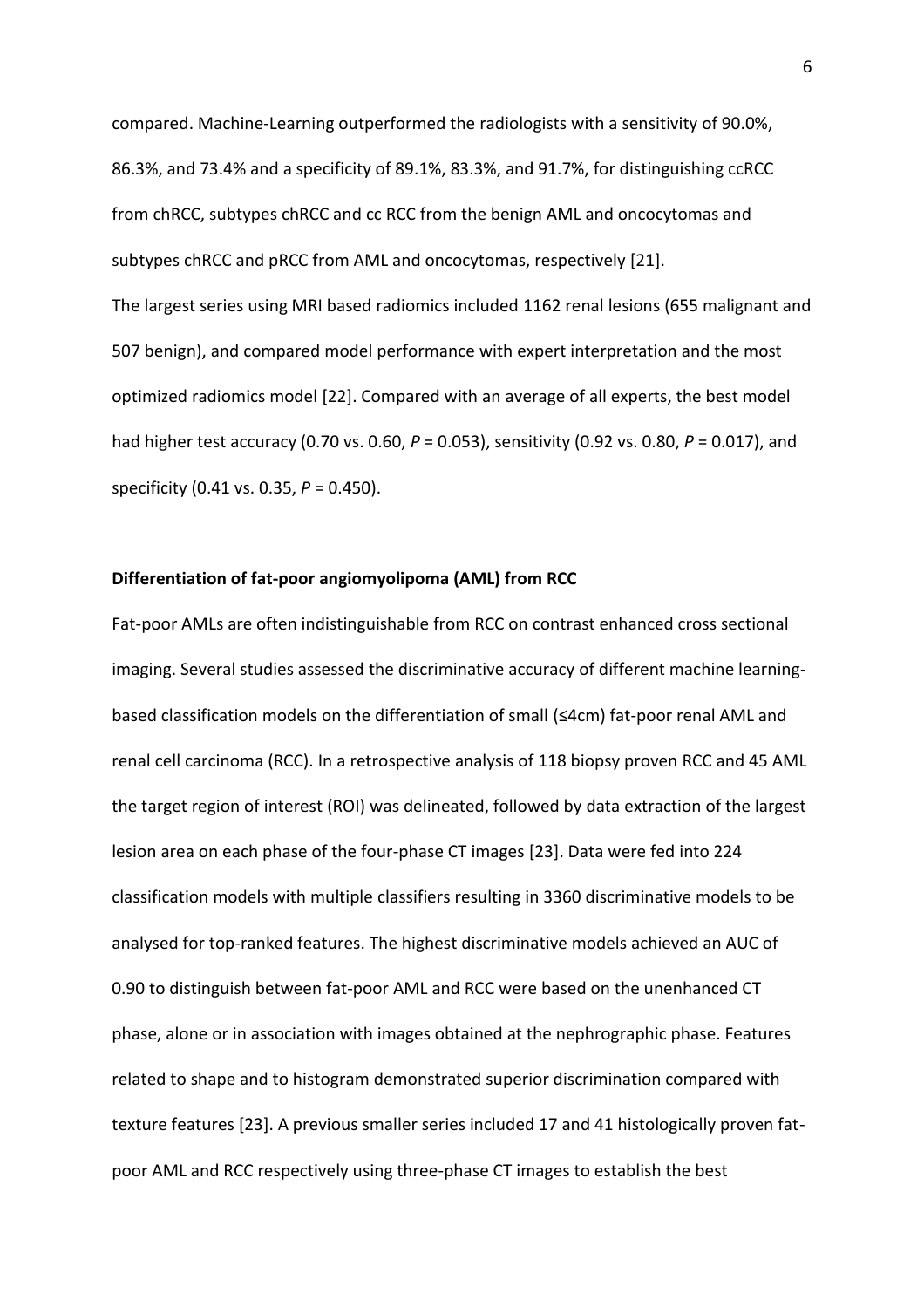discriminative classifiers [24]. Overall, several retrospective studies support CT-based radiomics as an non-invasive pre-operative prediction tool for differentiating fat-poor AML from RCC [25,24,26-29]. A. very recent retrospective study suggests that MRI based texture analysis can also be used to distinguish fat-poor AML and oncocytoma from RCC [30]. The authors reported on 54 masses (34 RCC, 14 fat-poor AML and 6 oncocytomas) for which texture parameters on MRI differentiated RCC from fat-poor AML and oncocytoma with AUCs  $> 0.8$ .

# **Differentiation of RCC subtypes and oncocytoma**

In a restrospective study involving 179 lesions (128 ccRCC and 51 oncocytoma with a mean size of 3.8 cm (range 0.8-14.6 cm) and 3.9 cm (range 1.0-13.1 cm) respectively, contrastenhanced CT based texture radiomics data collected in the excretory phase predicted oncocytoma with an accuracy of 74.4%, a sensitivity of 85.8% and a positive predictive value (PPV) of 80.1% [31]. Another retrospective study of 119 oncocytomas and other RCC subtypes of CT based histogram features demonstrated an excellent AUC of 0.93 (p < 0.0001), respectively, for differentiating ccRCC from oncocytoma; AUC of 0.99 (p < 0.0001) for differentiating papillary RCC from oncocytoma; and an AUC of 0.92 for differentiating oncocytoma from other subtypes [32]. One study demonstrated differentiation of chromophobe RCC (cRCC) from oncocytoma in 61 patients with confirmed histology (44 cRCC, 17 oncocytomas) using CT based quantitative features with an AUC of 0.85 [33].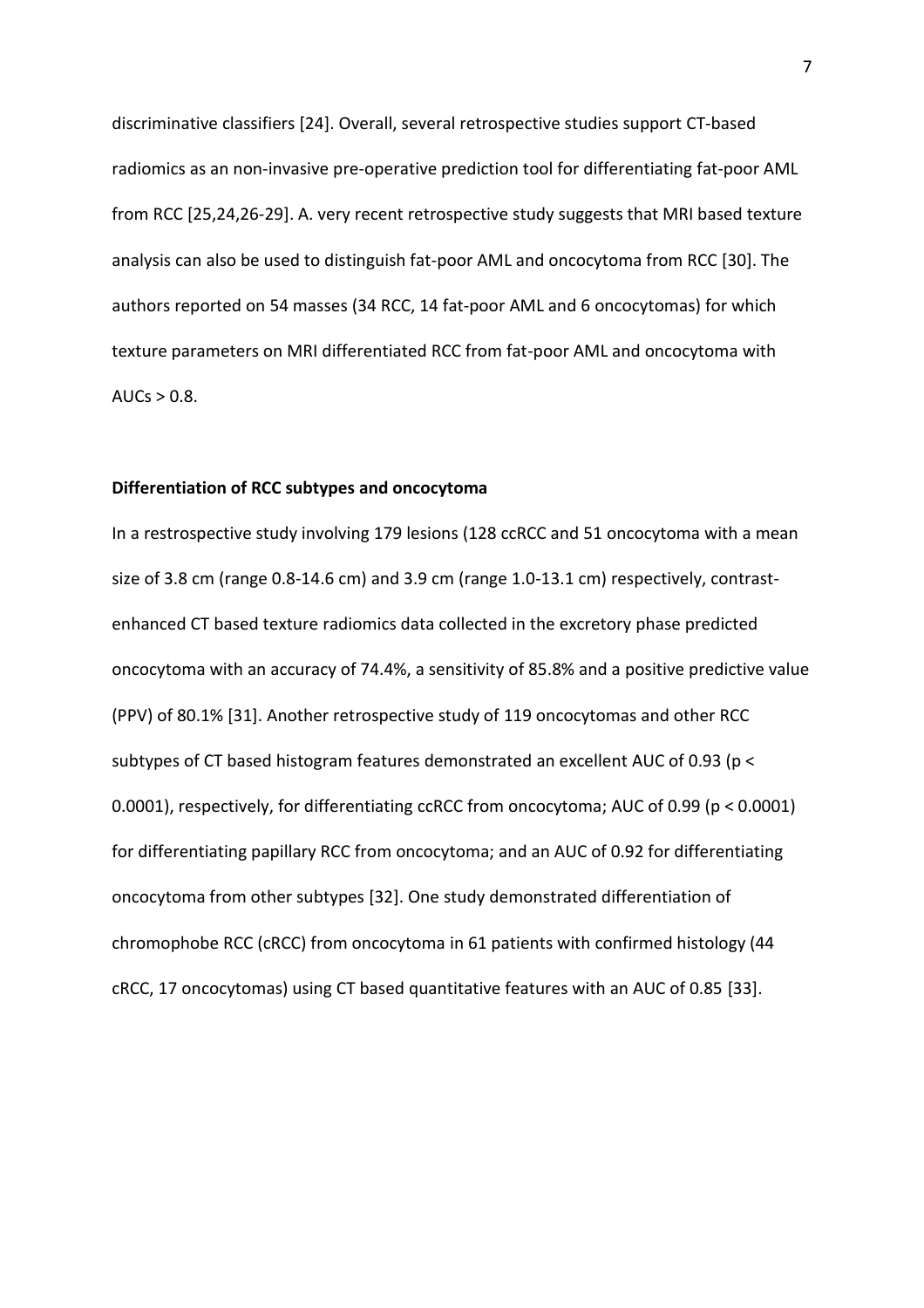## **Differentiation of RCC subtypes**

## **Differentiation of RCC subtypes with CT**

CT-based texture radiomics suggest a promising high accuracy to distinguish between ccRCC and other RCC subtypes. In a retrospective study involving 170 patients and a validation cohort of 85 patients the AUC to distinguish between ccRCC and non-ccRCC was 0.949 [34]. In a study including 169 biopsy proven tumours and CT scans texture based radiomics reached AUCs from 0.87 to 0.93 for chromophobe, papillary and ccRCC subtypes [35]. Another retrospective study included 68 RCCs for model development and internal validation while 26 RCCs were included from public databases (The Cancer Genome Atlas-TCGA) for independent external validation. 275 texture features were extracted from unenhanced and corticomedullary phase (CMP) CT images [36]. Overall performance of the models derived from CMP images were better than those of unenhanced images. Using CMP discrimination of non-cc-RCCs from cc-RCCs had an external validation accuracy, sensitivity, and specificity of 84.6%, 69.2%, and 100%, respectively. However, the performance was poor for distinguishing the three major subtypes and was best for discrimination of pRCC from other RCC subtypes with an external validation accuracy, sensitivity, and specificity of 69.2%, 71.4%, and 100%, respectively [36].

# **Differentiation of RCC subtypes with MRI**

A small study involving 77 tumours with ccRCC, pRCC and chRCC subtypes suggests that radiomic models using shape and texture from three different MRI series has potential to accurately predict subtypes (table 1) [37]. This observation is supported by several other small studies (table 1)[38], the largest one involving 125 patients, 21 of whom with benign tumours but the AUC in the validation cohort of 37 patients ranged from 0.73-0.77 to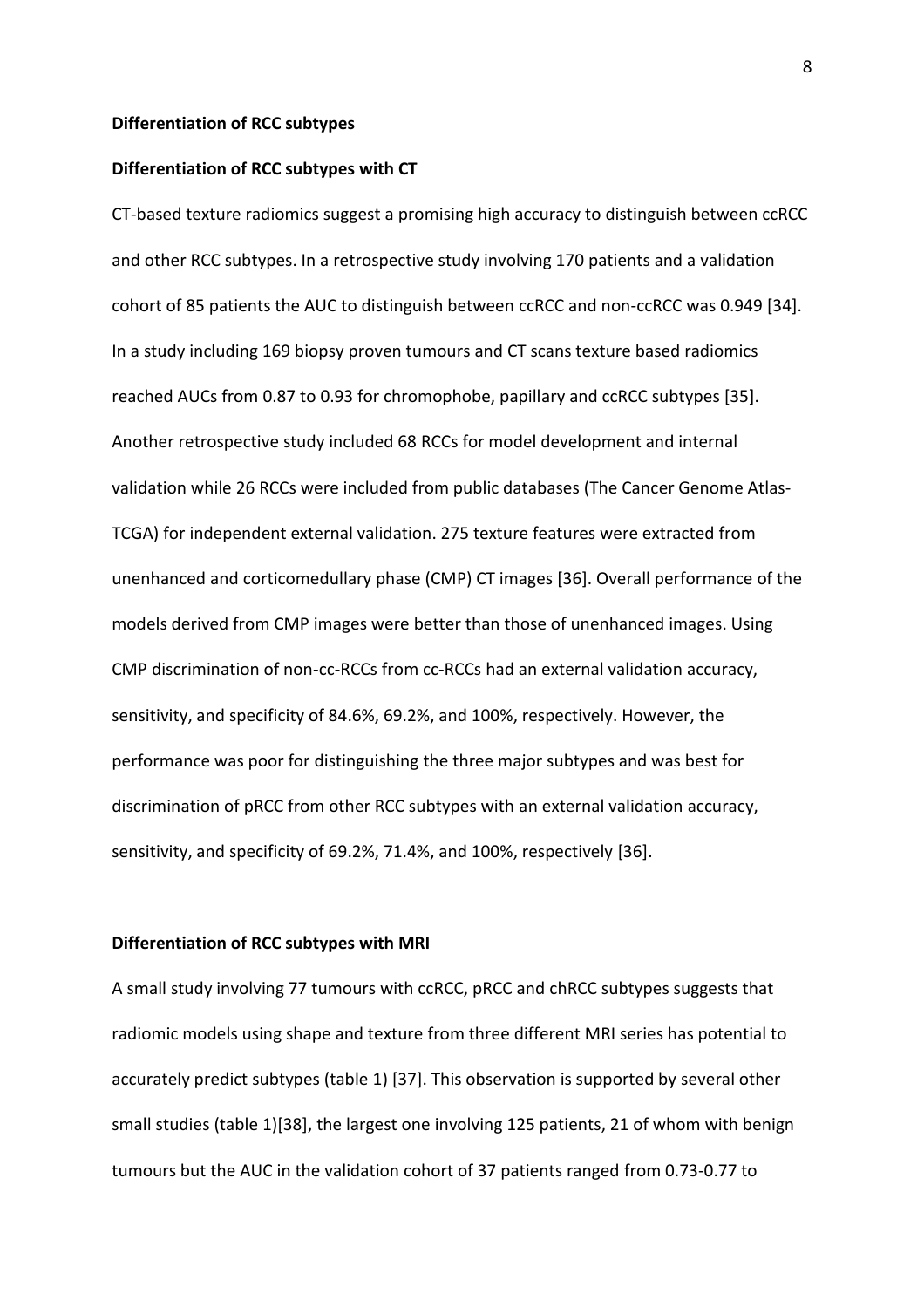distinguish between subtypes and benign lesions [39]. Very recently, a study using MRI texture and histogram based models in 90 ccRCC and 22 p RCCs and 30 oncocytomas showed accuracies of 77.9-79.3% to distinguish these histologies [40].

## **Prognosis assessment**

# **Prediction of sarcomatoid RCC**

In a retrospective study involving 29 sarcomatoid and 99 ccRCC cases, 1029 features were extracted from each of the CMP and nephrographic phase (NP) CT images. The AUC based on the radiomics models for the combined phases was 0.966 suggesting that the presence of sarcomatoid dedifferentiation could potentially be reliably assessed with AI [41], if validated by other studies.

#### **Prediction of grade in ccRCC**

In a study involving 161 and 99 patients with low and high Fuhrman grade ccRCC 1029 radiomic features were extracted from their CMP and NP CT images [42]. Combining features from both phases, the diagnostic accuracy reached 0.777 with an AUC of 0.822 [95% CI: 0.769-0.866; sensitivity, 0.677; specificity, 0.839]. The authors concluded that radiomic features may predict Fuhrman grade [42] as did others in 232 ccRCC [43]. After the grading system changed, the same investigators analysed the predictive value in an expanded group using the same methodology for World Health Organization/International Society of Urologic Pathology (WHO/ISUP) grade differentiation reaching an AUC of 0.948- 0.98 in the training cohorts with models from both the CMP and NP combined. The AUC remained high in the validation cohort (0.96-0.978) [44]. In two other studies CT textures of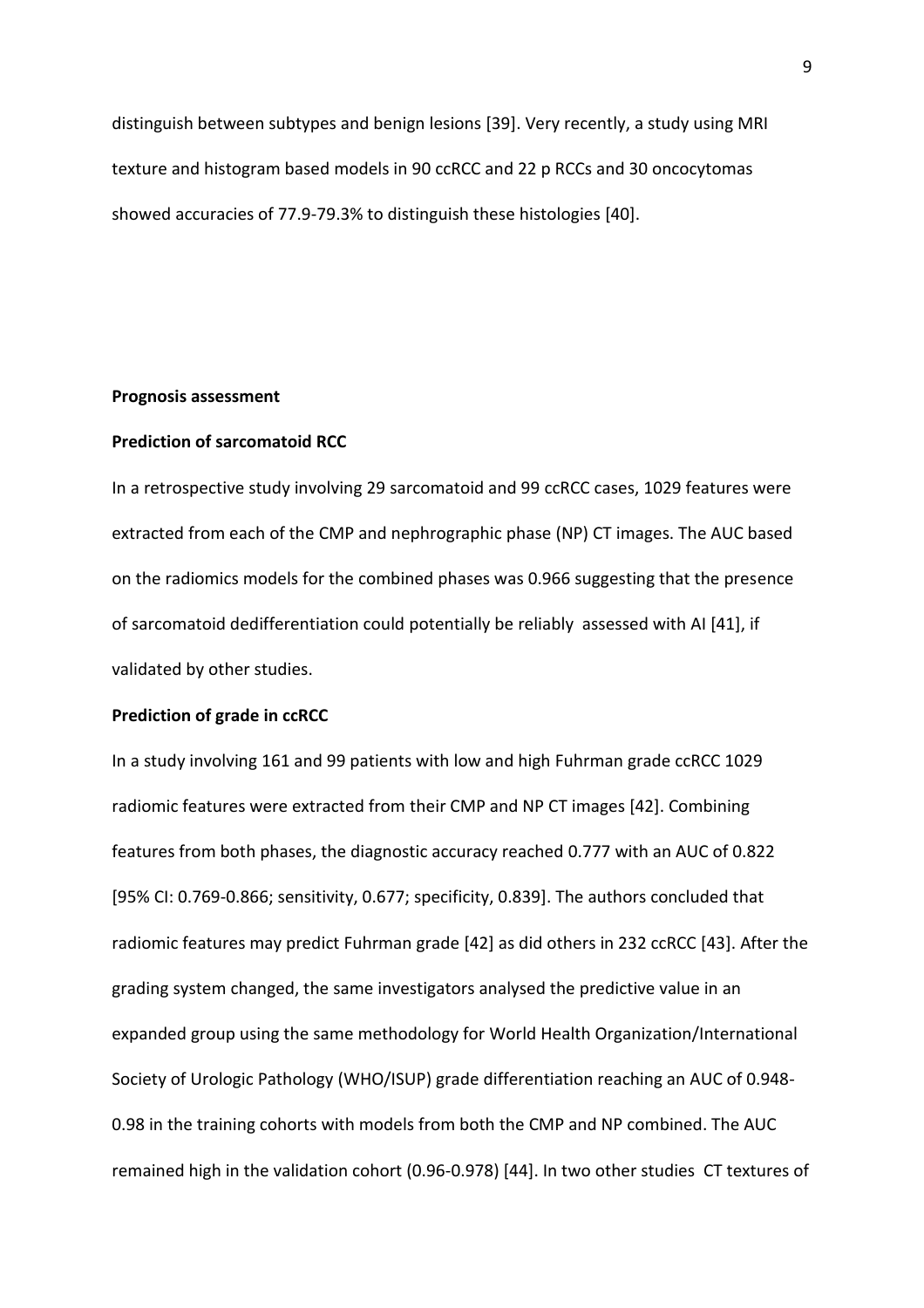227 ccRCCs were retrospectively analyzed and revealed an accuracy of more than 90% predicting the WHO/ISUP grade using corticomedullary (CMP) and parenchyma phase images [45] and an AUC of 0.88 and 0.91 in the training and validation cohort respectively [46].

Recently, the largest retrospective study involving 20 external and 440 internal cases included 322 and 250 MRI and CT texture features for ML-model development to distinguish WHO/ISUP grades [47]. The best MRI and CT based models distinguished high from low WHO/ISUP grade with accuracies of 73% and 79%. One particular study involving 70 ccRCC showed that MRI based radiomics was superior to tumour size in predicting highgrade disease with AUCs of 0.67 to 0.81 [48].

Another study on 114 patients with resected histologically confirmed ccRCC suggested that texture models based on CT gray-scales can assist in the discrimination of high from low grade ccRCC [49]. The AUC for the models ranged from 0.83-0.88 but only reached 0.67 in a validation cohort. Smaller studies of 71 and 53 cases of ccRCC suggested that radiomics may be a promising non-invasive technology to distinguish between high and low Fuhrman grades [50,51] (table 2). A recent single centre study in 390 tumours investigated the effects of different methodologies on the performance of ML models for differentiating high- from low-grade ccRCC [52]. The authors found that models based on limited cropping of CT images, lower complexity and the application of transfer learning achieved the best performance in internal (AUC =  $0.82 \pm 0.11$ ) and external (AUC =  $0.81 \pm 0.04$ ) tests.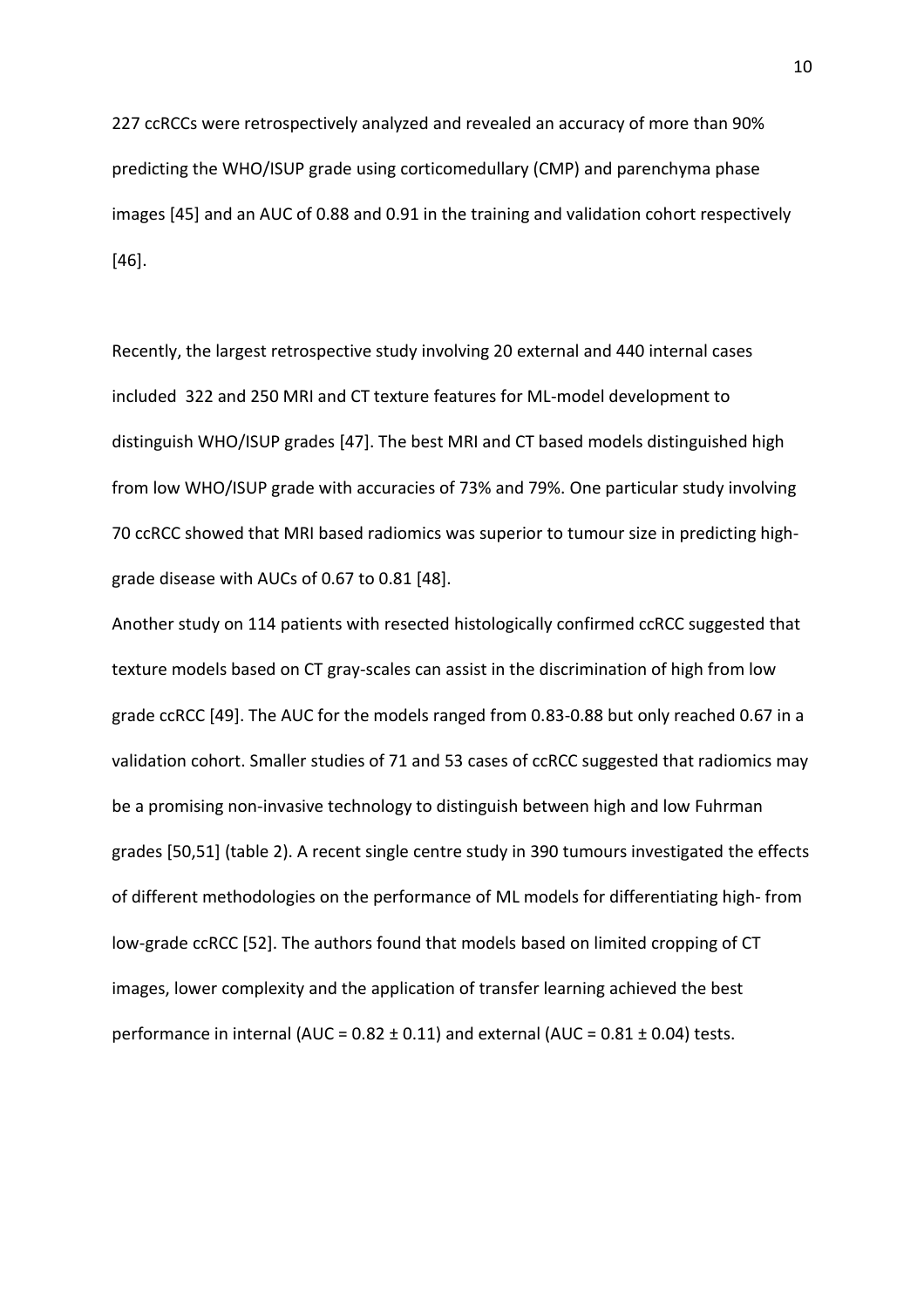#### **Radio-genomics**

A study in 58 patients of whom 12 developed metastatic disease after surgery used a CT based radiomics model to more accurately predict the postoperative progression of pT1 RCC [53]. In addition, the authors linked radiomics parameters to gene expression profiles generated by whole transcriptome sequencing (WTS). CT based features included histogram and texture. The gene signatures of clinically relevant molecular pathways, tumour immune microenvironment, and potential treatment strategies correlated with the radiomic features which suggests this technique may be used to predict progression in pT1 tumours more accurately and may inform therapeutic options.

Two retrospective studies investigated specifically an association of *BAP1* mutation and CT based texture radiomics. One study in 54 RCC and found an AUC of 0.77 to predict *BAP1* mutation status [54]. The other study, performed with 65 ccRCC tumours and unenhanced CT based texture radiomics found a sensitivity, specificity, and precision of 90.4%, 78.8%, and 81%, respectively for predicting ccRCCs with *BAP-1* mutation and an AUC of 0.89 [55]. Similarly, another group investigated CT based texture radiomics in predicting the mutation status of the gene encoding the protein polybromo-1 (PBRM1) in 45 patients with ccRCC with a promising AUC of 0.925 [56]. Earlier studies included a retrospective study on 57 ccRCC tumours which reported an AUC 0.85 for VHL, PBRM1 and BAP1 genes [57] and a retrospective study on 78 tumours from the TCGA with an AUC 0f 0.71 based on the nephrogenic phase of the CT to predict BAP1 [58].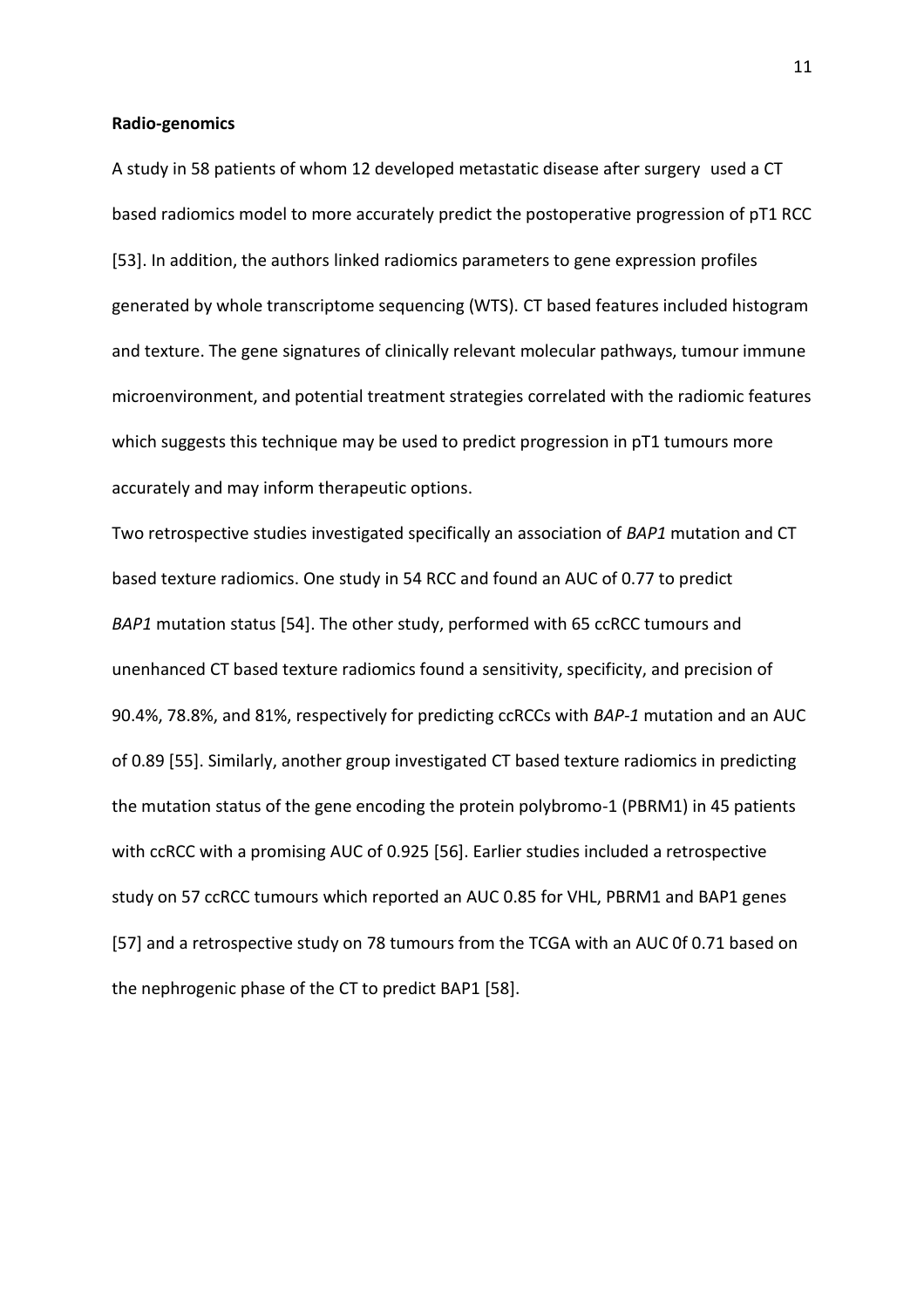#### **Evidence interpretation**

The management of SRM would greatly benefit from diagnostic tools indicating which lesions require therapy and which can be safely observed. Currently, only RMB has the potential to accurately characterize SRM but the technique has not been widely adopted. Non-invasive techniques to accurately distinguish benign from malignant lesions and – in case of malignancy - to assess the malignant potential and prognosis of those lesions if left untreated would greatly enhance the management of these patients. Unfortunately, apart from fat-containing AML and homogenous lesions measuring 21-39 HU at portal venousphase, visual interpretation of CT contrast enhanced or MRI cross sectional imaging cannot reliably discern cancer from benign tumours [59].

Given that radiomics mines data from existing resources, it is an attractive potential modality to be explored. Retrospective studies comparing renal tumour histologies suggest a high accuracy and AUC to distinguish benign from malignant tumours. In addition, radiomics harbours potential to predict the course of the disease in case of malignancy. The early results suggesting that CT based radiomics may predict *BAP1* mutation status are intriguing in light of the recent publications suggesting higher growth rates of tumours on active surveillance with germline *BAP1* alterations. However, the data are too preliminary and it is uncertain if this technique could be exploited to select SRM for active surveillance. This is indicative of a more universal shortcoming of the studies reviewed. None of the multifactorial radiomics algorithms for renal tumours has been translated into routine clinical practice or been independently validated. Two recent systematic review have identified lack of sharing the methodology for data preparation, feature extraction, and poor model construction among the included studies to be responsible for the lack of translation of the proposed algorithms into the clinic [2,60]. In addition, reproducibility of

12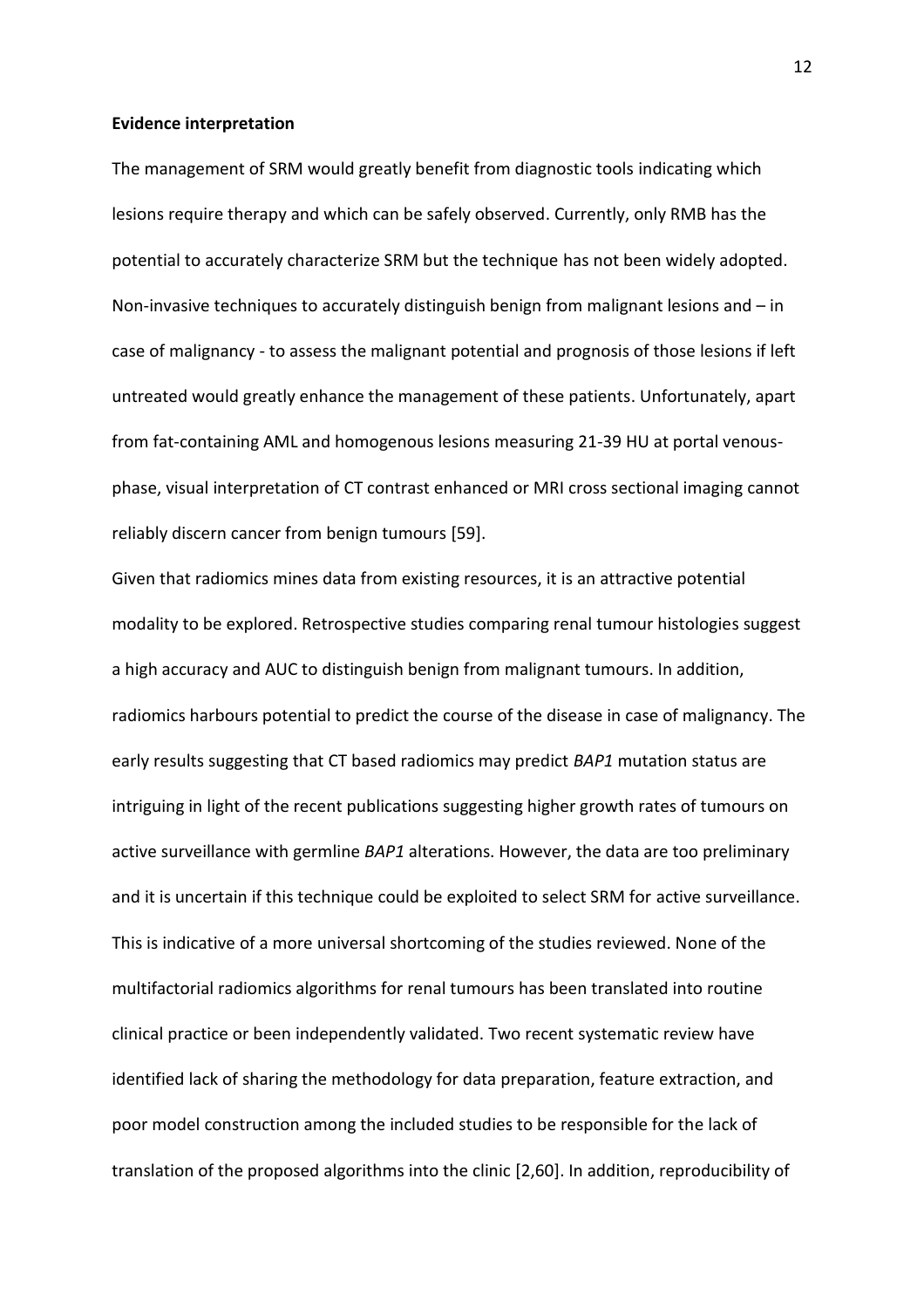radiomic features in the very few validation cohorts is questionable and confirmatory studies require larger scale independent and external validation [61].

Another limiting factor of the majority of studies to interpret their findings for the utility in SRM is that they included various tumour sizes. Only one study looked particularly at cT1 lesions and it is uncertain if the radiomic features observed in larger tumours are reproducible in SRM, given the relative inherent tumour heterogeneity in larger tumours.

#### **Future directions**

As several systematic reviews pointed out, a major shortcoming of the current studies to characterize renal masses is their heterogeneity in describing workflow characteristics [60,61]. Prospective external and independent validation and diagnostic accuracy studies with reproducible and uniform radiomic features are needed to translate radiomics from research to clinical use.

In conclusion, radiomics to better characterise SRM is an emerging and promising field but not ready for translation into clinical practice. Further sharing of data algorithms, methodology and prospective validation studies are needed if radiomics are to impact on the management of SRM.

# **Authorś Contribution:**

T Kuusk: Data Collection, Manuscript writing JB Neves: Data Collection, Manuscript writing M Tran: Data Collection, Manuscript writing A Bex: Project development, Data Collection, Manuscript writing **Funding:** None **Conflicts of interest:** No conflicts of interest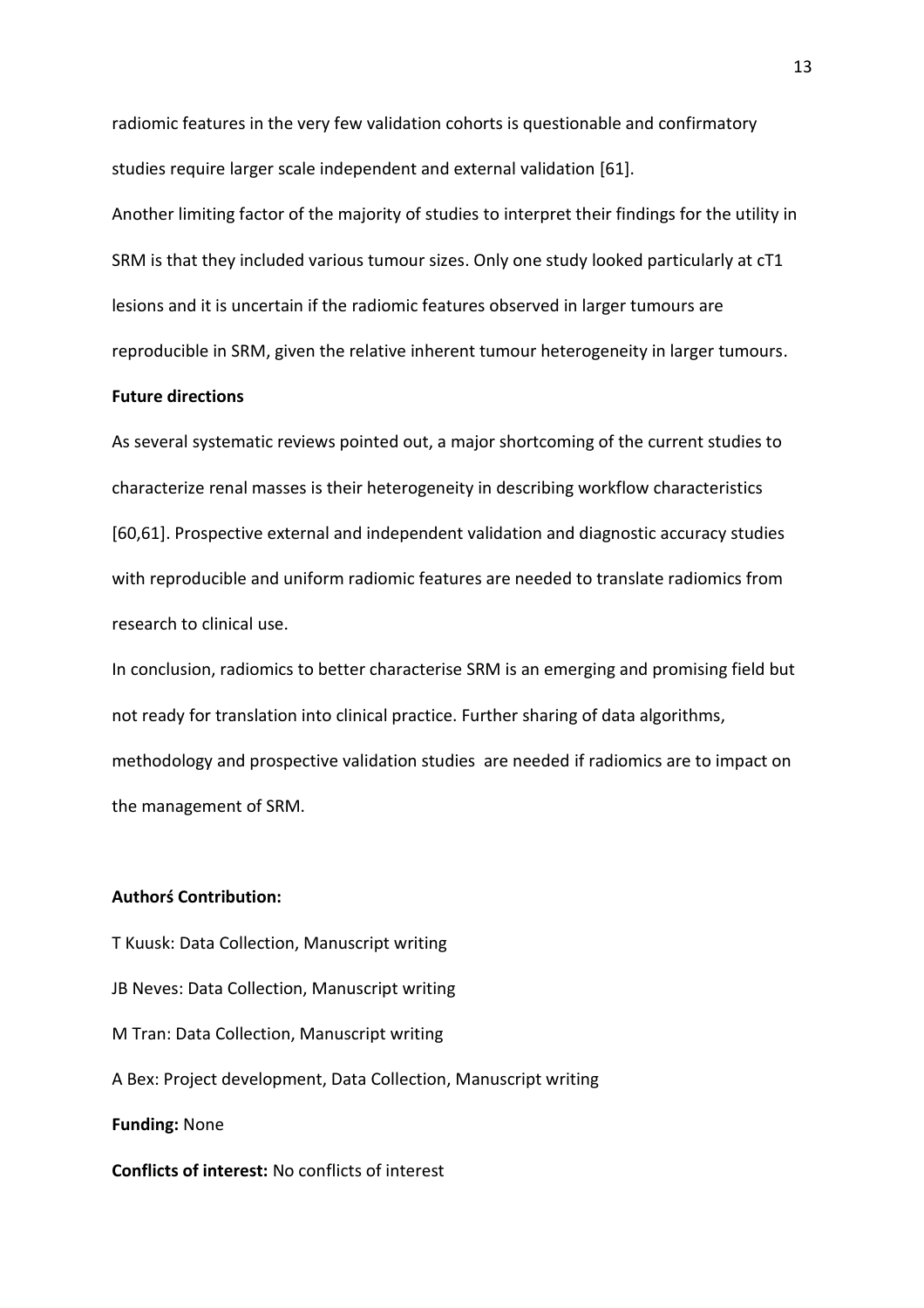# **References:**

1. Lubner MG (2020) Radiomics and Artificial Intelligence for Renal Mass Characterization. Radiol Clin North Am 58 (5):995-1008. doi:10.1016/j.rcl.2020.06.001

2. Ursprung S, Beer L, Bruining A, Woitek R, Stewart GD, Gallagher FA, Sala E (2020) Radiomics of computed tomography and magnetic resonance imaging in renal cell carcinoma-a systematic review and meta-analysis. Eur Radiol 30 (6):3558-3566. doi:10.1007/s00330-020-06666-3

3. Asselin C, Finelli A, Breau RH, Mallick R, Kapoor A, Rendon RA, Tanguay S, Pouliot F, Fairey A, Lavallée LT, Bladou F, Kawakami J, So AI, Richard PO (2020) Does renal tumor biopsies for small renal carcinoma increase the risk of upstaging on final surgery pathology report and the risk of recurrence? Urol Oncol. doi:10.1016/j.urolonc.2020.06.001

4. Schieda N, Lim RS, McInnes MDF, Thomassin I, Renard-Penna R, Tavolaro S, Cornelis FH (2018) Characterization of small (<4cm) solid renal masses by computed tomography and magnetic resonance imaging: Current evidence and further development. Diagn Interv Imaging 99 (7-8):443-455. doi:10.1016/j.diii.2018.03.004

5. Kim JH, Li S, Khandwala Y, Chung KJ, Park HK, Chung BI (2019) Association of Prevalence of Benign Pathologic Findings After Partial Nephrectomy With Preoperative Imaging Patterns in the United States From 2007 to 2014. JAMA Surg 154 (3):225-231.

doi:10.1001/jamasurg.2018.4602

6. Marconi L, Dabestani S, Lam TB, Hofmann F, Stewart F, Norrie J, Bex A, Bensalah K, Canfield SE, Hora M, Kuczyk MA, Merseburger AS, Mulders PFA, Powles T, Staehler M, Ljungberg B, Volpe A (2016) Systematic Review and Meta-analysis of Diagnostic Accuracy of Percutaneous Renal Tumour Biopsy. Eur Urol 69 (4):660-673. doi:10.1016/j.eururo.2015.07.072

7. Herrera-Caceres JO, Finelli A, Jewett MAS (2019) Renal tumor biopsy: indicators, technique, safety, accuracy results, and impact on treatment decision management. World J Urol 37 (3):437-443. doi:10.1007/s00345-018-2373-9

8. Abrahams NA, Tamboli P (2005) Oncocytic renal neoplasms: diagnostic considerations. Clin Lab Med 25 (2):317-339, vi. doi:10.1016/j.cll.2005.01.006

9. Patel HD, Nichols PE, Su ZT, Gupta M, Cheaib JG, Allaf ME, Pierorazio PM (2020) Renal Mass Biopsy is Associated with Reduction in Surgery for Early-Stage Kidney Cancer. Urology 135:76-81. doi:10.1016/j.urology.2019.08.043

10. Neves JB, Withington J, Fowler S, Patki P, Barod R, Mumtaz F, O'Brien T, Aitchison M, Bex A, Tran MGB (2018) Contemporary surgical management of renal oncocytoma: a nation's outcome. BJU Int 121 (6):893-899. doi:10.1111/bju.14159

11. McAlpine K, Breau RH, Stacey D, Knee C, Jewett MAS, Violette PD, Richard PO, Cagiannos I, Morash C, Lavallée LT (2020) Shared decision-making for the management of small renal masses - development and acceptability testing of a novel patient decision aid. Can Urol Assoc J. doi:10.5489/cuaj.6575

12. Goldberg H, Ajaj R, Cáceres JOH, Berlin A, Chandrasekar T, Klaassen Z, Wallis CJD, Ahmad AE, Leao R, Petrella AR, Kachura JR, Fleshner N, Matthew A, Finelli A, Jewett MAS, Hamilton RJ (2020) Psychological distress associated with active surveillance in patients younger than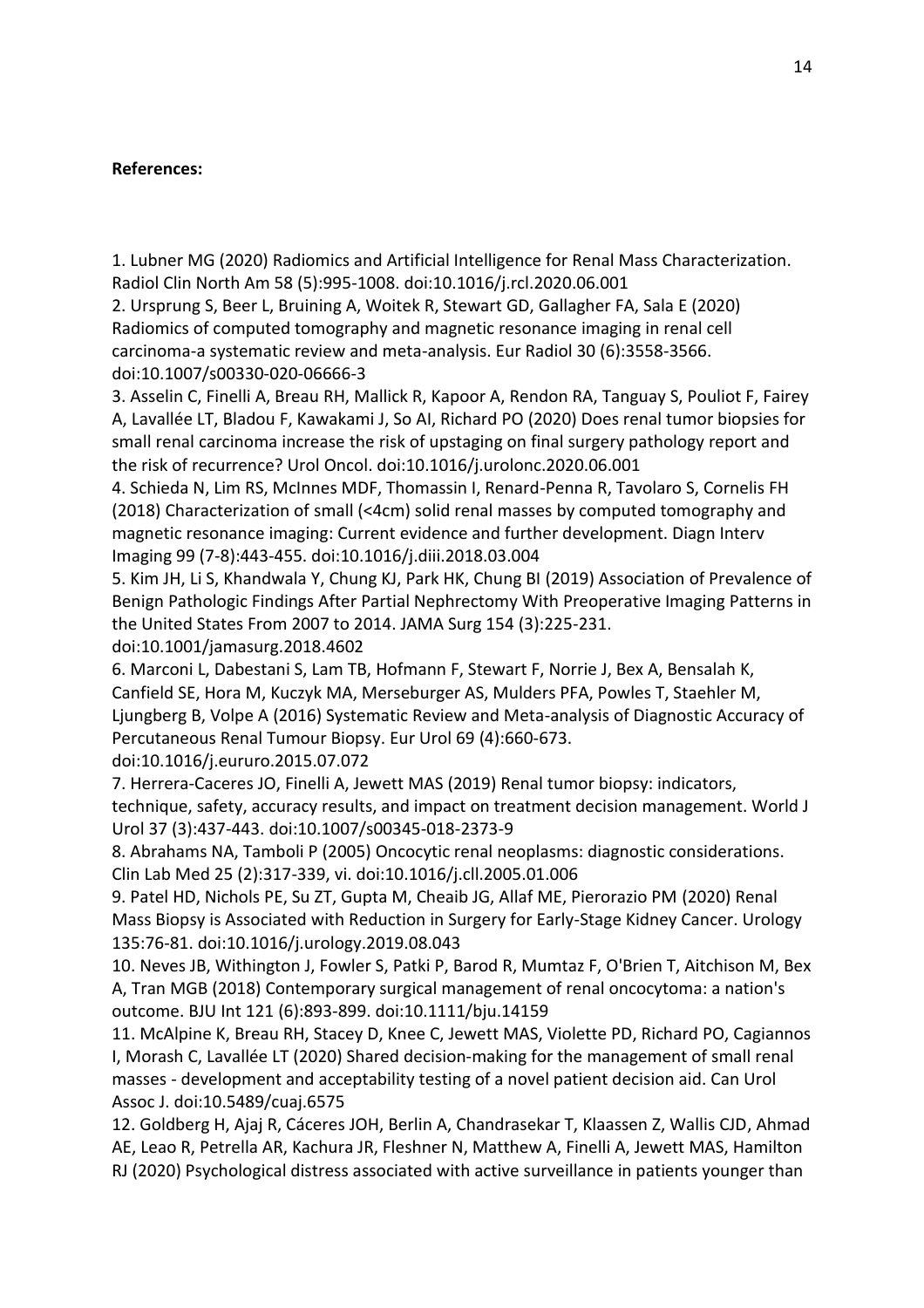70 with a small renal mass. Urol Oncol 38 (6):603.e617-603.e625.

doi:10.1016/j.urolonc.2020.02.015

13. Sotimehin AE, Patel HD, Alam R, Gorin MA, Johnson MH, Chang P, Wagner AA, McKiernan JM, Allaf ME, Pierorazio PM (2019) Selecting Patients with Small Renal Masses for Active Surveillance: A Domain Based Score from a Prospective Cohort Study. J Urol 201 (5):886-892. doi:10.1097/ju.0000000000000033

14. Finelli A, Cheung DC, Al-Matar A, Evans AJ, Morash CG, Pautler SE, Siemens DR, Tanguay S, Rendon RA, Gleave ME, Drachenberg DE, Chin JL, Fleshner NE, Haider MA, Kachura JR, Sykes J, Jewett MAS (2020) Small Renal Mass Surveillance: Histology-specific Growth Rates in a Biopsy-characterized Cohort. Eur Urol 78 (3):460-467. doi:10.1016/j.eururo.2020.06.053 15. Ball MW, An JY, Gomella PT, Gautam R, Ricketts CJ, Vocke CD, Schmidt LS, Merino MJ, Srinivasan R, Malayeri AA, Metwalli AR, Linehan WM (2020) Growth Rates of Genetically Defined Renal Tumors: Implications for Active Surveillance and Intervention. J Clin Oncol 38 (11):1146-1153. doi:10.1200/jco.19.02263

16. Yap FY, Varghese BA, Cen SY, Hwang DH, Lei X, Desai B, Lau C, Yang LL, Fullenkamp AJ, Hajian S, Rivas M, Gupta MN, Quinn BD, Aron M, Desai MM, Aron M, Oberai AA, Gill IS, Duddalwar VA (2020) Shape and texture-based radiomics signature on CT effectively discriminates benign from malignant renal masses. Eur Radiol. doi:10.1007/s00330-020- 07158-0

17. Erdim C, Yardimci AH, Bektas CT, Kocak B, Koca SB, Demir H, Kilickesmez O (2020) Prediction of Benign and Malignant Solid Renal Masses: Machine Learning-Based CT Texture Analysis. Acad Radiol. doi:10.1016/j.acra.2019.12.015

18. Zhang GM, Shi B, Xue HD, Ganeshan B, Sun H, Jin ZY (2019) Can quantitative CT texture analysis be used to differentiate subtypes of renal cell carcinoma? Clin Radiol 74 (4):287- 294. doi:10.1016/j.crad.2018.11.009

19. Zhou L, Zhang Z, Chen YC, Zhao ZY, Yin XD, Jiang HB (2019) A Deep Learning-Based Radiomics Model for Differentiating Benign and Malignant Renal Tumors. Transl Oncol 12 (2):292-300. doi:10.1016/j.tranon.2018.10.012

20. Uhlig J, Biggemann L, Nietert MM, Beißbarth T, Lotz J, Kim HS, Trojan L, Uhlig A (2020) Discriminating malignant and benign clinical T1 renal masses on computed tomography: A pragmatic radiomics and machine learning approach. Medicine (Baltimore) 99 (16):e19725. doi:10.1097/md.0000000000019725

21. Sun XY, Feng QX, Xu X, Zhang J, Zhu FP, Yang YH, Zhang YD (2020) Radiologic-Radiomic Machine Learning Models for Differentiation of Benign and Malignant Solid Renal Masses: Comparison With Expert-Level Radiologists. AJR Am J Roentgenol 214 (1):W44-w54. doi:10.2214/ajr.19.21617

22. Xi IL, Zhao Y, Wang R, Chang M, Purkayastha S, Chang K, Huang RY, Silva AC, Vallières M, Habibollahi P, Fan Y, Zou B, Gade TP, Zhang PJ, Soulen MC, Zhang Z, Bai HX, Stavropoulos SW (2020) Deep Learning to Distinguish Benign from Malignant Renal Lesions Based on Routine MR Imaging. Clin Cancer Res 26 (8):1944-1952. doi:10.1158/1078-0432.Ccr-19-0374

23. Yang R, Wu J, Sun L, Lai S, Xu Y, Liu X, Ma Y, Zhen X (2020) Radiomics of small renal masses on multiphasic CT: accuracy of machine learning-based classification models for the differentiation of renal cell carcinoma and angiomyolipoma without visible fat. Eur Radiol 30 (2):1254-1263. doi:10.1007/s00330-019-06384-5

24. Feng Z, Rong P, Cao P, Zhou Q, Zhu W, Yan Z, Liu Q, Wang W (2018) Machine learningbased quantitative texture analysis of CT images of small renal masses: Differentiation of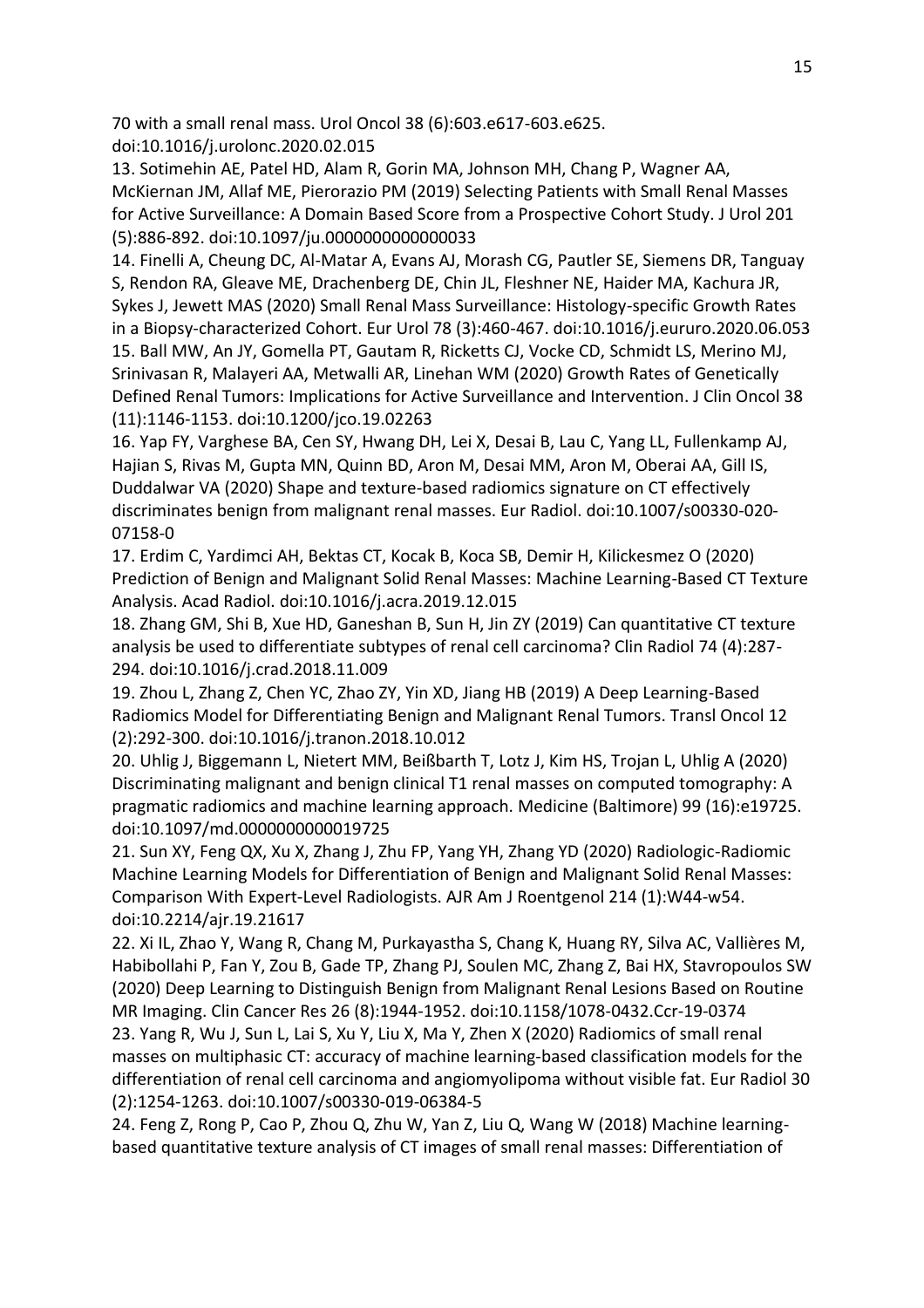angiomyolipoma without visible fat from renal cell carcinoma. Eur Radiol 28 (4):1625-1633. doi:10.1007/s00330-017-5118-z

25. Nie P, Yang G, Wang Z, Yan L, Miao W, Hao D, Wu J, Zhao Y, Gong A, Cui J, Jia Y, Niu H (2020) A CT-based radiomics nomogram for differentiation of renal angiomyolipoma without visible fat from homogeneous clear cell renal cell carcinoma. Eur Radiol 30 (2):1274- 1284. doi:10.1007/s00330-019-06427-x

26. Lee H, Hong H, Kim J, Jung DC (2018) Deep feature classification of angiomyolipoma without visible fat and renal cell carcinoma in abdominal contrast-enhanced CT images with texture image patches and hand-crafted feature concatenation. Med Phys 45 (4):1550-1561. doi:10.1002/mp.12828

27. Cui EM, Lin F, Li Q, Li RG, Chen XM, Liu ZS, Long WS (2019) Differentiation of renal angiomyolipoma without visible fat from renal cell carcinoma by machine learning based on whole-tumor computed tomography texture features. Acta Radiol 60 (11):1543-1552. doi:10.1177/0284185119830282

28. Hodgdon T, McInnes MD, Schieda N, Flood TA, Lamb L, Thornhill RE (2015) Can Quantitative CT Texture Analysis be Used to Differentiate Fat-poor Renal Angiomyolipoma from Renal Cell Carcinoma on Unenhanced CT Images? Radiology 276 (3):787-796. doi:10.1148/radiol.2015142215

29. Lee HS, Hong H, Jung DC, Park S, Kim J (2017) Differentiation of fat-poor angiomyolipoma from clear cell renal cell carcinoma in contrast-enhanced MDCT images using quantitative feature classification. Med Phys 44 (7):3604-3614. doi:10.1002/mp.12258 30. Razik A, Goyal A, Sharma R, Kandasamy D, Seth A, Das P, Ganeshan B (2020) MR texture analysis in differentiating renal cell carcinoma from lipid-poor angiomyolipoma and oncocytoma. Br J Radiol:20200569. doi:10.1259/bjr.20200569

31. Coy H, Hsieh K, Wu W, Nagarajan MB, Young JR, Douek ML, Brown MS, Scalzo F, Raman SS (2019) Deep learning and radiomics: the utility of Google TensorFlow™ Inception in classifying clear cell renal cell carcinoma and oncocytoma on multiphasic CT. Abdom Radiol (NY) 44 (6):2009-2020. doi:10.1007/s00261-019-01929-0

32. Yu H, Scalera J, Khalid M, Touret AS, Bloch N, Li B, Qureshi MM, Soto JA, Anderson SW (2017) Texture analysis as a radiomic marker for differentiating renal tumors. Abdom Radiol (NY) 42 (10):2470-2478. doi:10.1007/s00261-017-1144-1

33. Li Y, Huang X, Xia Y, Long L (2020) Value of radiomics in differential diagnosis of chromophobe renal cell carcinoma and renal oncocytoma. Abdom Radiol (NY) 45 (10):3193- 3201. doi:10.1007/s00261-019-02269-9

34. Li ZC, Zhai G, Zhang J, Wang Z, Liu G, Wu GY, Liang D, Zheng H (2019) Differentiation of clear cell and non-clear cell renal cell carcinomas by all-relevant radiomics features from multiphase CT: a VHL mutation perspective. Eur Radiol 29 (8):3996-4007. doi:10.1007/s00330-018-5872-6

35. Han S, Hwang SI, Lee HJ (2019) The Classification of Renal Cancer in 3-Phase CT Images Using a Deep Learning Method. J Digit Imaging 32 (4):638-643. doi:10.1007/s10278-019- 00230-2

36. Kocak B, Yardimci AH, Bektas CT, Turkcanoglu MH, Erdim C, Yucetas U, Koca SB, Kilickesmez O (2018) Textural differences between renal cell carcinoma subtypes: Machine learning-based quantitative computed tomography texture analysis with independent external validation. Eur J Radiol 107:149-157. doi:10.1016/j.ejrad.2018.08.014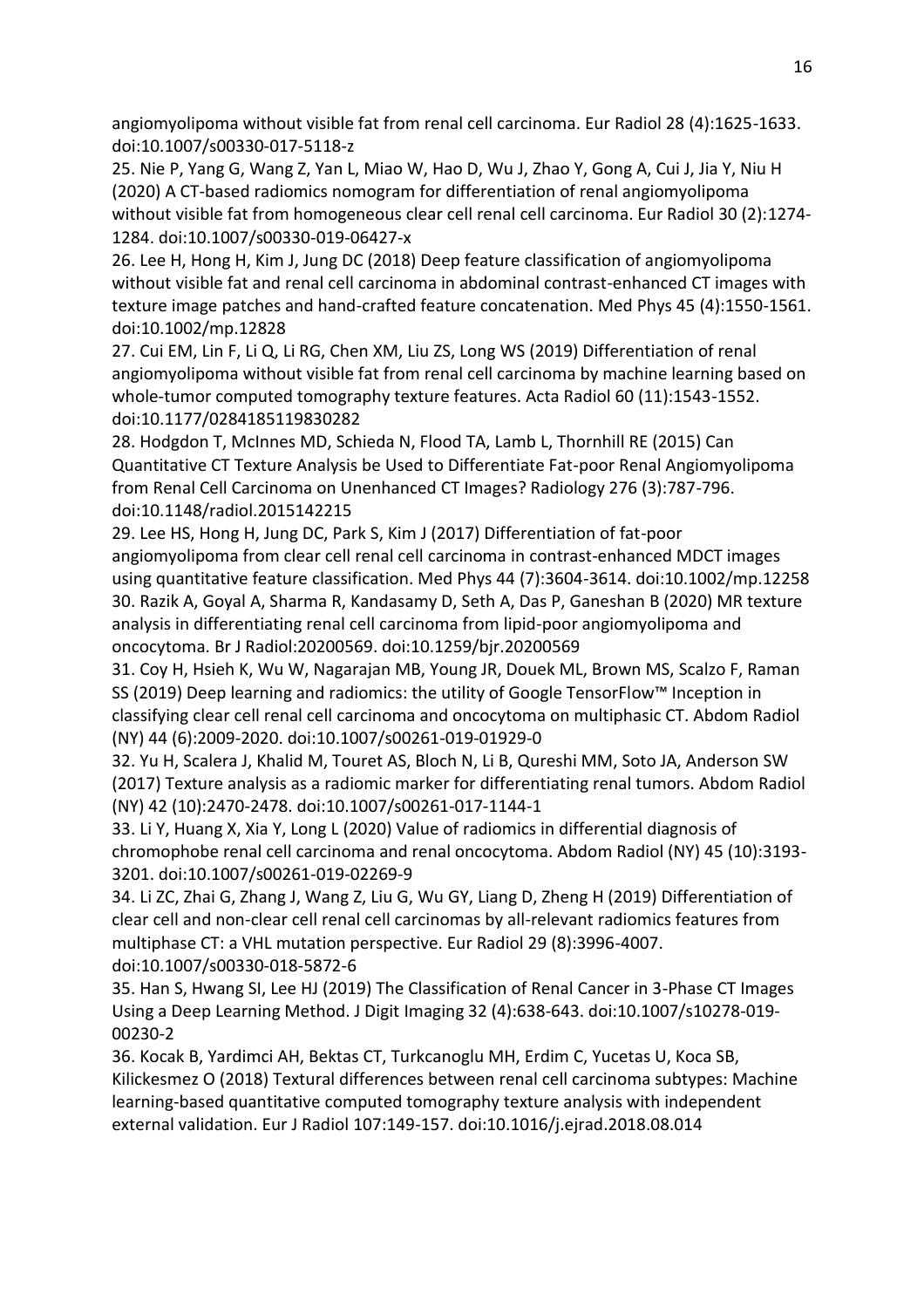37. Wang W, Cao K, Jin S, Zhu X, Ding J, Peng W (2020) Differentiation of renal cell carcinoma subtypes through MRI-based radiomics analysis. Eur Radiol 30 (10):5738-5747. doi:10.1007/s00330-020-06896-5

38. Goyal A, Razik A, Kandasamy D, Seth A, Das P, Ganeshan B, Sharma R (2019) Role of MR texture analysis in histological subtyping and grading of renal cell carcinoma: a preliminary study. Abdom Radiol (NY) 44 (10):3336-3349. doi:10.1007/s00261-019-02122-z

39. Said D, Hectors SJ, Wilck E, Rosen A, Stocker D, Bane O, Beksaç AT, Lewis S, Badani K, Taouli B (2020) Characterization of solid renal neoplasms using MRI-based quantitative radiomics features. Abdom Radiol (NY) 45 (9):2840-2850. doi:10.1007/s00261-020-02540-4 40. Hoang UN, Mojdeh Mirmomen S, Meirelles O, Yao J, Merino M, Metwalli A, Marston Linehan W, Malayeri AA (2018) Assessment of multiphasic contrast-enhanced MR textures in differentiating small renal mass subtypes. Abdom Radiol (NY) 43 (12):3400-3409. doi:10.1007/s00261-018-1625-x

41. Meng X, Shu J, Xia Y, Yang R (2020) A CT-Based Radiomics Approach for the Differential Diagnosis of Sarcomatoid and Clear Cell Renal Cell Carcinoma. Biomed Res Int 2020:7103647. doi:10.1155/2020/7103647

42. Shu J, Tang Y, Cui J, Yang R, Meng X, Cai Z, Zhang J, Xu W, Wen D, Yin H (2018) Clear cell renal cell carcinoma: CT-based radiomics features for the prediction of Fuhrman grade. Eur J Radiol 109:8-12. doi:10.1016/j.ejrad.2018.10.005

43. Lin F, Cui EM, Lei Y, Luo LP (2019) CT-based machine learning model to predict the Fuhrman nuclear grade of clear cell renal cell carcinoma. Abdom Radiol (NY) 44 (7):2528- 2534. doi:10.1007/s00261-019-01992-7

44. Shu J, Wen D, Xi Y, Xia Y, Cai Z, Xu W, Meng X, Liu B, Yin H (2019) Clear cell renal cell carcinoma: Machine learning-based computed tomography radiomics analysis for the prediction of WHO/ISUP grade. Eur J Radiol 121:108738. doi:10.1016/j.ejrad.2019.108738 45. He X, Wei Y, Zhang H, Zhang T, Yuan F, Huang Z, Han F, Song B (2020) Grading of Clear Cell Renal Cell Carcinomas by Using Machine Learning Based on Artificial Neural Networks and Radiomic Signatures Extracted From Multidetector Computed Tomography Images. Acad Radiol 27 (2):157-168. doi:10.1016/j.acra.2019.05.004

46. Sun X, Liu L, Xu K, Li W, Huo Z, Liu H, Shen T, Pan F, Jiang Y, Zhang M (2019) Prediction of ISUP grading of clear cell renal cell carcinoma using support vector machine model based on CT images. Medicine (Baltimore) 98 (14):e15022. doi:10.1097/md.0000000000015022 47. Cui E, Li Z, Ma C, Li Q, Lei Y, Lan Y, Yu J, Zhou Z, Li R, Long W, Lin F (2020) Predicting the ISUP grade of clear cell renal cell carcinoma with multiparametric MR and multiphase CT radiomics. Eur Radiol 30 (5):2912-2921. doi:10.1007/s00330-019-06601-1

48. Dwivedi DK, Xi Y, Kapur P, Madhuranthakam AJ, Lewis MA, Udayakumar D, Rasmussen R, Yuan Q, Bagrodia A, Margulis V, Fulkerson M, Brugarolas J, Cadeddu JA, Pedrosa I (2020) Magnetic Resonance Imaging Radiomics Analyses for Prediction of High-Grade Histology and Necrosis in Clear Cell Renal Cell Carcinoma: Preliminary Experience. Clin Genitourin Cancer. doi:10.1016/j.clgc.2020.05.011

49. Ding J, Xing Z, Jiang Z, Chen J, Pan L, Qiu J, Xing W (2018) CT-based radiomic model predicts high grade of clear cell renal cell carcinoma. Eur J Radiol 103:51-56. doi:10.1016/j.ejrad.2018.04.013

50. Nazari M, Shiri I, Hajianfar G, Oveisi N, Abdollahi H, Deevband MR, Oveisi M, Zaidi H (2020) Noninvasive Fuhrman grading of clear cell renal cell carcinoma using computed tomography radiomic features and machine learning. Radiol Med 125 (8):754-762. doi:10.1007/s11547-020-01169-z